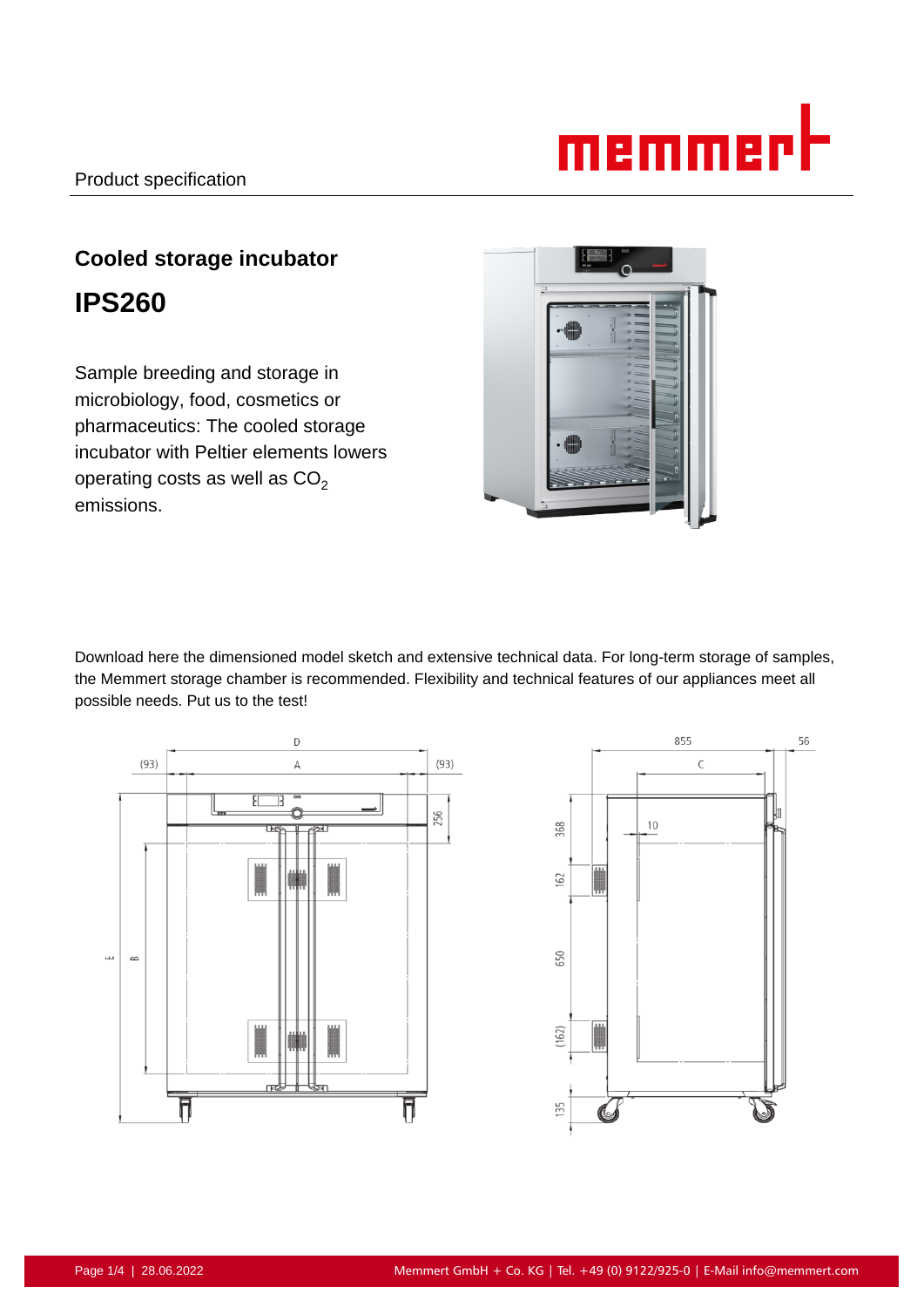# **Temperature**

| Working temperature range/<br>Setting temperature range | $+14$ to $+45$ °C                            |
|---------------------------------------------------------|----------------------------------------------|
| <b>Setting accuracy</b><br>temperature                  | 0.1 °C                                       |
| <b>Temperature sensor</b>                               | 1 Pt100 sensor DIN class A in 4-wire-circuit |

# **Control technology**

| Language setting             | German, English, Spanish, French, Polish, Czech, Hungarian                                                               |
|------------------------------|--------------------------------------------------------------------------------------------------------------------------|
| <b>ControlCOCKPIT</b>        | SingleDISPLAY. Adaptive multifunctional digital PID-microprocessor controller with high-definition<br>TFT-colour display |
| Timer                        | Digital backwards counter with target time setting, adjustable from 1 minute to 99 days                                  |
| <b>Function SetpointWAIT</b> | the process time does not start until the set temperature is reached                                                     |
| Calibration                  | three freely selectable temperature values                                                                               |
| adjustable parameters        | temperature (Celsius or Fahrenheit), programme time, time zones, summertime/wintertime                                   |

#### **Communication**

| Interface            | Ethernet LAN                                                                                                                                                                                                                    |
|----------------------|---------------------------------------------------------------------------------------------------------------------------------------------------------------------------------------------------------------------------------|
| <b>Documentation</b> | programme stored in case of power failure                                                                                                                                                                                       |
| Programming          | AtmoCONTROL software for reading out, managing and organising the data logger via Ethernet<br>interface (temporary trial version can be downloaded). USB stick with AtmoCONTROL software<br>available as accessory (on demand). |

#### **Safety**

| <b>Temperature control</b> | adjustable electronic overtemperature monitor and mechanical temperature limiter |
|----------------------------|----------------------------------------------------------------------------------|
| Autodiagnostic system      | for fault analysis                                                               |

# **Heating concept**

**Peltier** energy-saving Peltier heating-/cooling system integrated in the rear (heat pump principle)

# **Standard equipment**

| fully insulated stainless steel door with 2-point locking (compression door lock) |
|-----------------------------------------------------------------------------------|
| 2 stainless steel grid(s), electropolished                                        |
| incl. works calibration certificate for $+18^{\circ}$ C and $+25^{\circ}$ C       |
| inner glass door                                                                  |
|                                                                                   |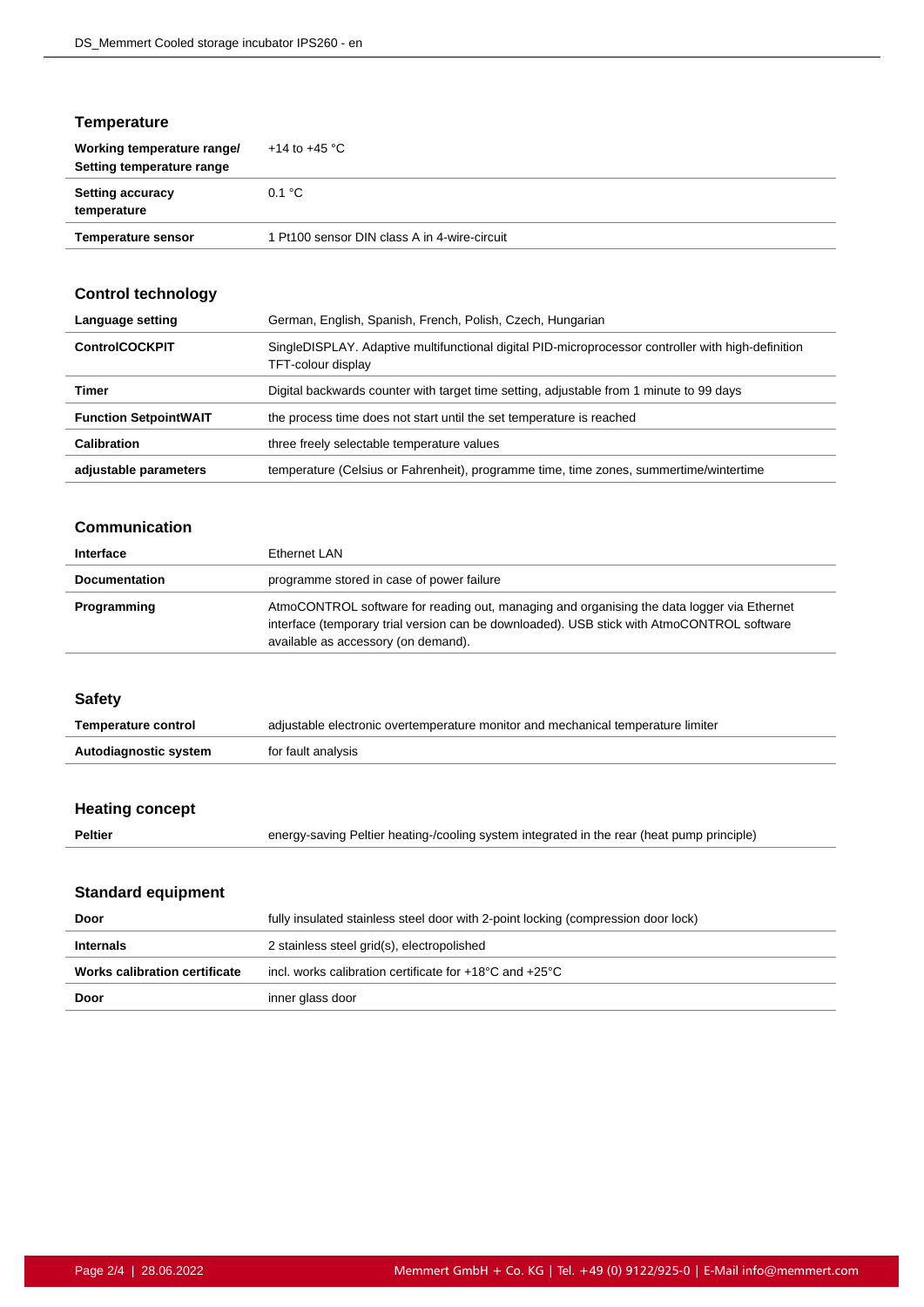#### **Stainless steel interior**

| <b>Dimensions</b>         | $W_{(A)}$ x h <sub>(B)</sub> x d <sub>(C)</sub> : 640 x 800 x 500 mm (d less 10 mm for fan - Peltier) |
|---------------------------|-------------------------------------------------------------------------------------------------------|
| Volume                    | 256 l                                                                                                 |
| Max. number of internals  | 9                                                                                                     |
| Max. loading of chamber   | 200 kg                                                                                                |
| Max. loading per internal | 20 kg                                                                                                 |
|                           |                                                                                                       |

# **Textured stainless steel casing**

|         | $w_{(D)}$ x h <sub>(E)</sub> x d <sub>(F)</sub> : 824 x 1183 x 754 mm (d +56mm door handle) |
|---------|---------------------------------------------------------------------------------------------|
| Housing | rear zinc-plated steel                                                                      |

## **Electrical data**

| Voltage                | 230 V, 50/60 Hz |
|------------------------|-----------------|
| <b>Electrical load</b> | approx. 550 W   |
| Voltage                | 115 V, 50/60 Hz |
| <b>Electrical load</b> | approx. 550 W   |

#### **Ambient conditions**

| Set Up                   | The distance between the wall and the rear of the appliance must be at least 15 cm. The clearance<br>from the ceiling must not be less than 20 cm and the side clearance from walls or nearby appliances<br>must not be less than 5 cm. |
|--------------------------|-----------------------------------------------------------------------------------------------------------------------------------------------------------------------------------------------------------------------------------------|
| Ambient temperature      | 16 °C to 28 °C                                                                                                                                                                                                                          |
| Humidity rh              | max. 70 %, non-condensing                                                                                                                                                                                                               |
| Altitude of installation | max. 2,000 m above sea level                                                                                                                                                                                                            |
| Overvoltage category     | Ш                                                                                                                                                                                                                                       |
| <b>Pollution degree</b>  |                                                                                                                                                                                                                                         |

# **Packing/shipping data**

| <b>Transport information</b>      | The appliances must be transported upright |
|-----------------------------------|--------------------------------------------|
| <b>Customs tariff number</b>      | 84198998                                   |
| <b>Country of origin</b>          | Federal Republic of Germany                |
| WEEE-Reg.-No.                     | DE 66812464                                |
| Dimensions approx incl.<br>carton | w x h x d: 930 x 1380 x 930 mm             |
| Net weight                        | approx. 113 kg                             |
| Gross weight carton               | approx. 164 kg                             |